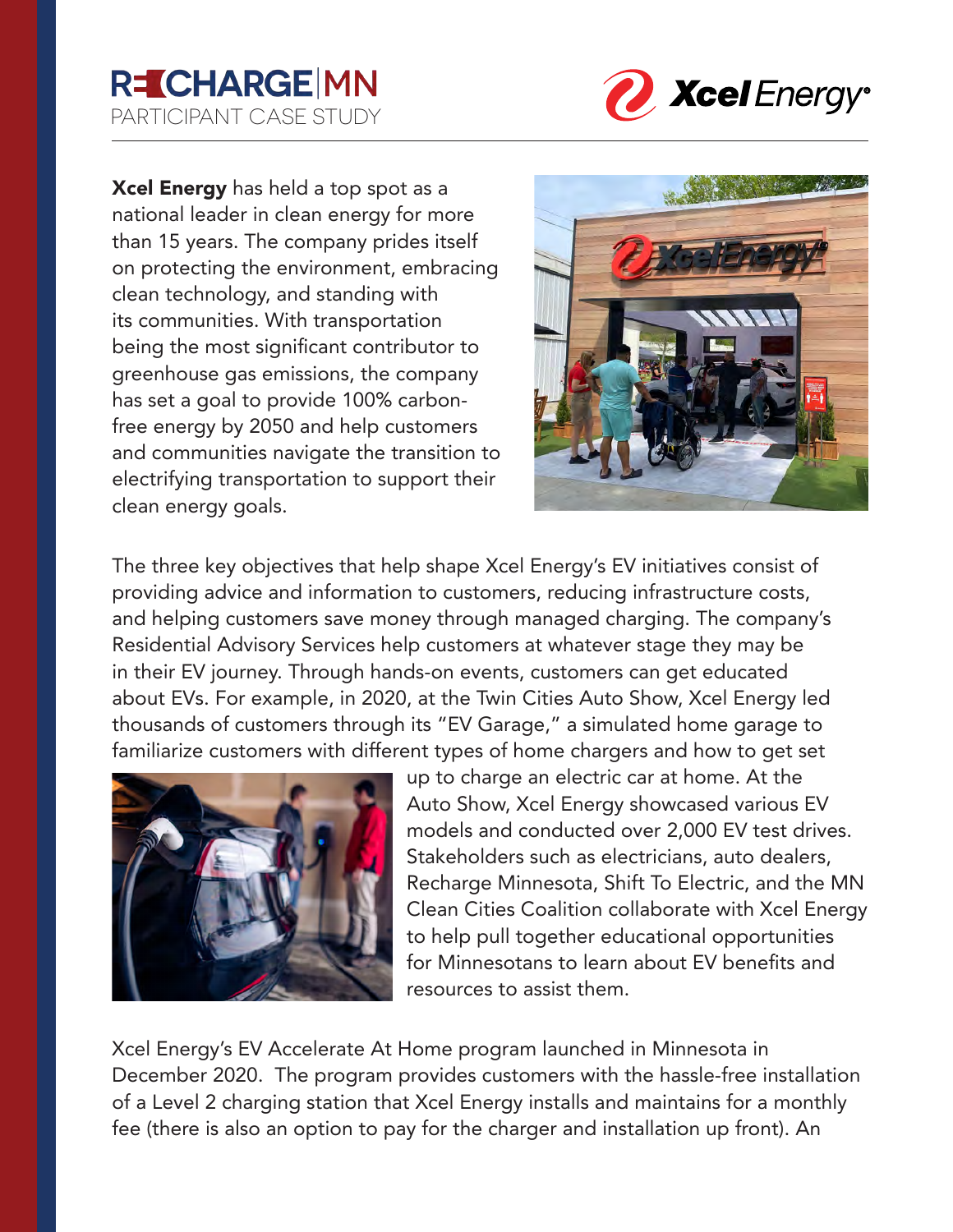



approved program electrician installs the Level 2 charging station and programs it to charge during off-peak hours, with a lower rate. Over 700 customers participated in this program in the first year. Additionally, Xcel Energy has a EV Subscription Pilot program that offers a flat monthly fee where customers pay a flat monthly fee for unlimited charging overnight.



In the spring of 2020, Xcel Energy launched its EV Dealer Network to help assist customers and dealers to make the EV purchasing process easier to navigate. To help direct customers to trusted dealers in the area, Xcel Energy features local



dealerships on its website. When customers visit one of the partnering dealership locations, they can test drive an EV, learn about charging, and even sign up for the Xcel Energy charging program that suits their needs during the purchase process. Currently, Xcel Energy has over 20 dealers established in their EV Dealer Network in Minnesota.

Xcel Energy's Commercial Advisory Services include assisting large businesses,

fleets, and property managers. The EV Concierge program assigns an EV Expert' from Xcel Energy to guide customers on their EV journey, helping customers identify programs that best suit their needs. Xcel Energy's Fleet Electrification Advisory Program provides a suitability assessment, data analysis, and advisory services for free as a first step to fleet electrification. Additionally, Xcel Energy's EV Supply Infrastructure program provides design and construction of EV supply infrastructure. Currently, 120 construction projects are underway.



pg 2 of 3